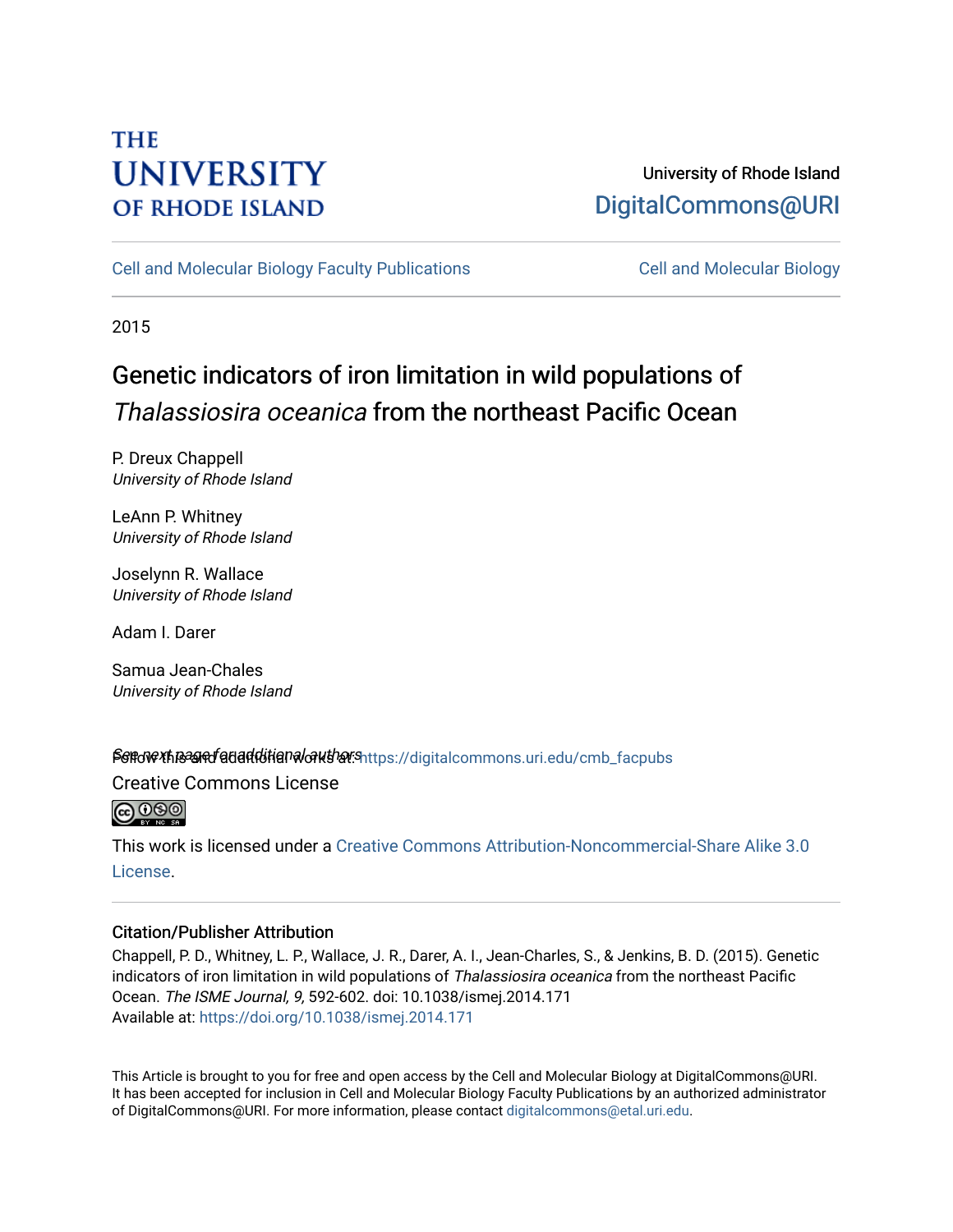# Authors

P. Dreux Chappell, LeAnn P. Whitney, Joselynn R. Wallace, Adam I. Darer, Samua Jean-Chales, and Bethany D. Jenkins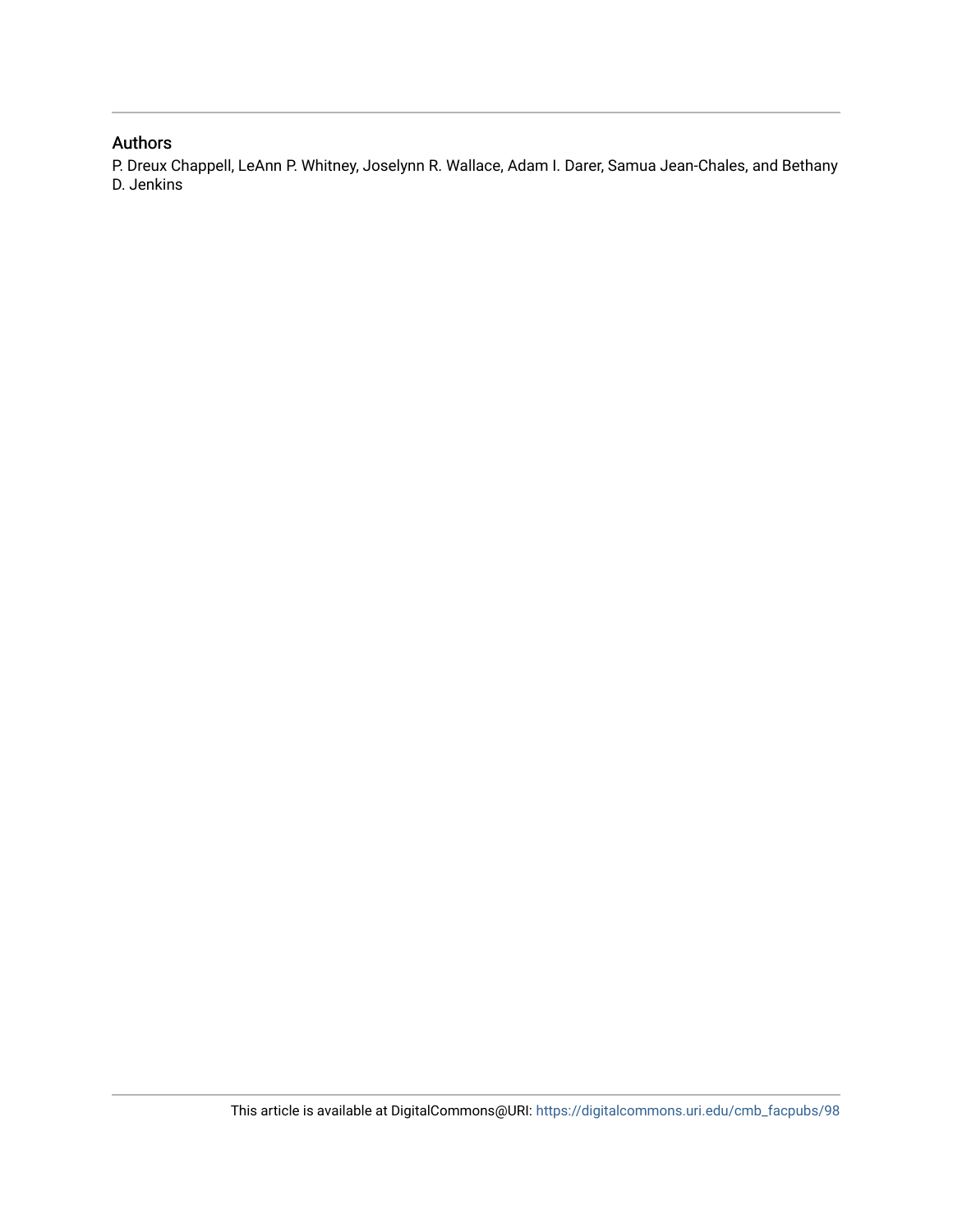[www.nature.com/ismej](http://www.nature.com/ismej)

# ORIGINAL ARTICLE Genetic indicators of iron limitation in wild populations of Thalassiosira oceanica from the northeast Pacific Ocean

P Dreux Chappell<sup>1,4,6</sup>, LeAnn P Whitney<sup>1,5,6</sup>, Joselynn R Wallace<sup>1</sup>, Adam I Darer<sup>2</sup>,<br>Samua Jean-Charles<sup>1</sup> and Bethany D Jenkins<sup>1,3</sup>

<sup>1</sup>Department of Cell and Molecular Biology, University of Rhode Island, Kingston, RI, USA; <sup>2</sup>Department of Chemistry and Biochemistry, Oberlin College, Oberlin, OH, USA and <sup>3</sup>Graduate School of Oceanography, University of Rhode Island, Narragansett, RI, USA

Assessing the iron (Fe) nutritional status of natural diatom populations has proven challenging as physiological and molecular responses can differ in diatoms of the same genus. We evaluated expression of genes encoding flavodoxin (*FLDA1*) and an Fe-starvation induced protein (*ISIP3*) as indicators of Fe limitation in the marine diatom Thalassiosira oceanica. The specificity of the response to Fe limitation was tested in cultures grown under Fe- and macronutrient-deficient conditions, as well as throughout the diurnal light cycle. Both genes showed a robust and specific response to Fe limitation in laboratory cultures and were detected in small volume samples collected from the northeast Pacific, demonstrating the sensitivity of this method. Overall, FLDA1 and ISIP3 expression was inversely related to Fe concentrations and offered insight into the Fe nutritional health of T. oceanica in the field. As T. oceanica is a species tolerant to low Fe, indications of Fe limitation in T. oceanica populations may serve as a proxy for severe Fe stress in the overall diatom community. At two shallow coastal locations, FLD1A and ISIP3 expression revealed Fe stress in areas where dissolved Fe concentrations were high, demonstrating that this approach may be powerful for identifying regions where Fe supply may not be biologically available. The ISME Journal (2015) 9, 592–602; doi:[10.1038/ismej.2014.171;](http://dx.doi.org/10.1038/ismej.2014.171) published online 21 October 2014

## Introduction

Growth of primary producers in large areas of the world's oceans is predicted to be limited by low iron (Fe) concentrations [\(Moore](#page-12-0) et al., 2004). [Martin and](#page-12-0) [Fitzwater \(1988\)](#page-12-0) demonstrated this in the northeast Pacific Ocean by showing that the growth of phytoplankton and subsequent utilization of macronutrients was promoted by Fe addition. Diatoms appear particularly responsive to influxes of Fe in low Fe waters. For example, diatom populations in both the equatorial Pacific and the Southern Ocean, regions with low Fe availability and chronically high nitrate and low chlorophyll, bloom upon the addition of Fe (Boyd et al.[, 2007\)](#page-11-0). These studies reveal that diatoms are capable of persisting in Fepoor environments and rapidly acquiring Fe when it becomes available. Because of the importance of Fe to diatom growth and metabolism, much effort has been spent elucidating the molecular basis of Fe physiology in diatoms (Allen et al.[, 2008](#page-11-0); [Kustka](#page-11-0) et al.[, 2007; Lommer](#page-11-0) et al., 2012; [Maldonado](#page-12-0) et al., [2006; Marchetti](#page-12-0) et al., 2012; Nunn et al.[, 2013;](#page-12-0) [Thamatrakoln](#page-12-0) et al., 2012; [Whitney](#page-12-0) et al., 2011) offering the potential to identify genetic indicators of Fe status in natural populations.

In Fe-limiting conditions, diatoms can lower their Fe demand by swapping the non-Fe-containing protein flavodoxin for the Fe-containing ferredoxin protein to maintain photosynthetic electron transport ([Doucette](#page-11-0) et al., 1996; [Erdner](#page-11-0) et al., 1999; [LaRoche](#page-11-0) et al.[, 1995](#page-11-0); McKay et al.[, 1997, 1999](#page-12-0)). Comparisons of ferredoxin and flavodoxin protein abundances in cultured diatom isolates grown in Fe-replete and Felimiting conditions have demonstrated that this is a strategy used by many diatoms [\(LaRoche](#page-11-0) et al., 1995).

Correspondence: PD Chappell, Department of Ocean, Earth and Atmospheric Sciences, Old Dominion University, 333 OCNPS, 4600 Elkhorn Avenue, Norfolk 23529, VA, USA.

E-mail: [pdchappe@odu.edu](mailto:pdchappe@odu.edu)

or L Whitney, Bigelow Laboratory for Ocean Sciences, 60 Bigelow Drive, P.O. Box 380, East Boothbay 04544, ME, USA

E-mail: [lwhitney@bigelow.org](mailto:lwhitney@bigelow.org)

or B Jenkins, Cell and Molecular Biology and Oceanography University of Rhode Island, 279 CBLS 120 Flagg Road, Kingston 02881, RI, USA

E-mail: [bjenkins@uri.edu](mailto:bjenkins@uri.edu)

<sup>4</sup> Current address: Department of Ocean, Earth and Atmospheric Sciences, Old Dominion University, Norfolk, VA, USA.

<sup>5</sup> Current address: Bigelow Laboratory for Ocean Sciences, East Boothbay, ME, USA.

<sup>6</sup> These authors contributed equally to the work.

Received 17 January 2014; revised 15 May 2014; accepted 11 July 2014; published online 21 October 2014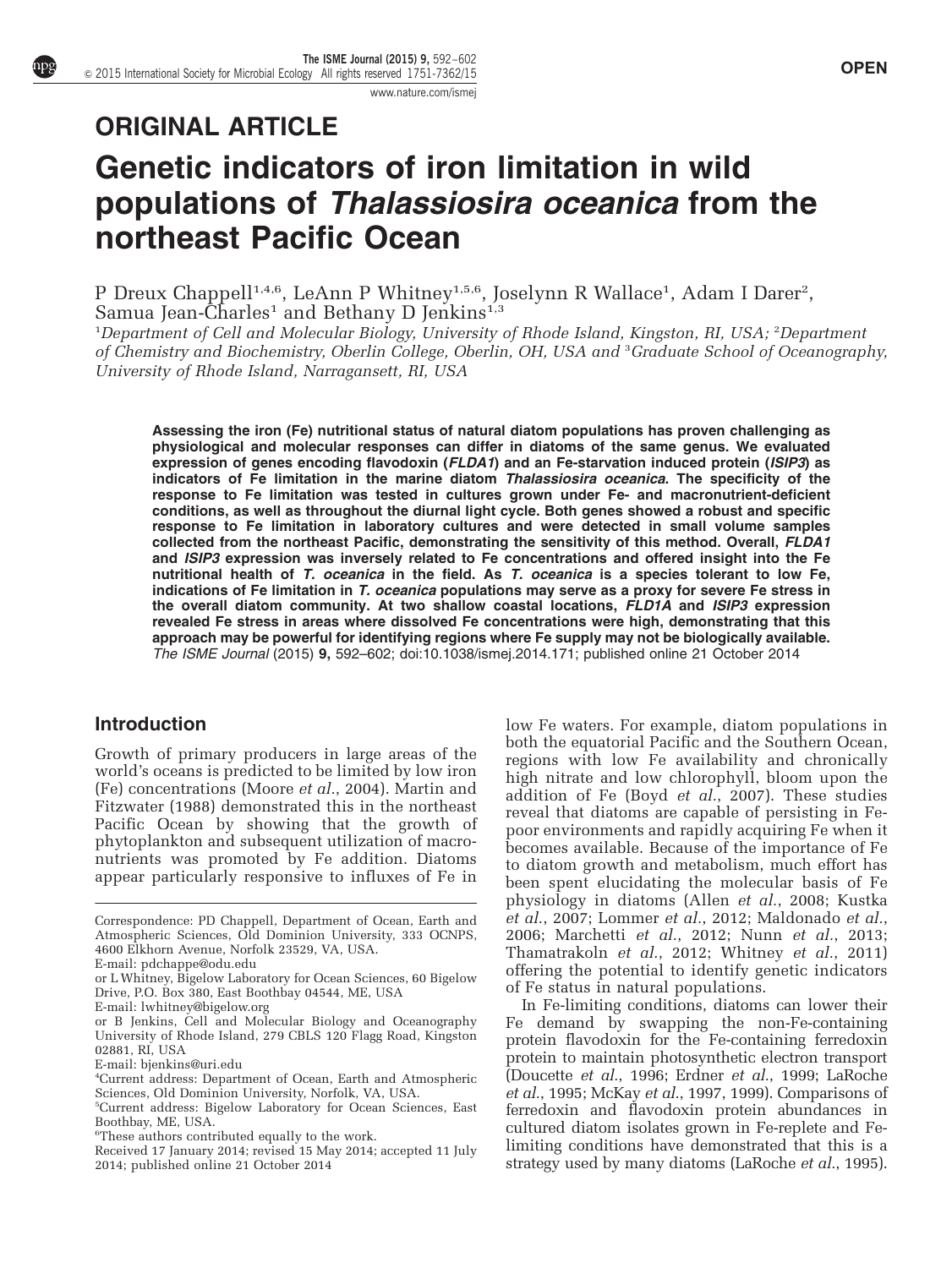Tracking these proteins in the field, however, has yielded incongruent results. Several studies measuring only flavodoxin have shown that naturally Fe-limited diatoms accumulated flavodoxin proteins and reduced expression with Fe addition in the North Pacific ([LaRoche](#page-11-0) et al., 1996; [Maldonado](#page-12-0) et al., 2001). Conversely, Fe-enrichment studies in the equatorial Pacific [\(Erdner and Anderson, 1999](#page-11-0)) and the subarctic Pacific [\(Suzuki](#page-12-0) et al., 2009) detected only flavodoxin proteins and not ferredoxin proteins. It can be difficult to interpret the Fe status in natural diatom assemblages with these bulk flavodoxin and ferredoxin protein detection methods because the contribution of an individual species to these protein pools cannot be established. A related factor confounding the interpretation of flavodoxin protein abundances in natural samples is that in many diatoms, multiple genes encode flavodoxin proteins, with expression of the various gene copies showing differing sensitivities to Fe and potentially encoding for flavodoxin proteins with different functions [\(Lommer](#page-11-0) et al., 2012; [Whitney](#page-12-0) et al., 2011). Because of the differences in tolerance to low Fe among diatom species ([Sunda and](#page-12-0) [Huntsman, 1995](#page-12-0)) and their genetic complexity, molecular markers that are not specific to an individual species or gene product may yield results that are misleading and do not accurately describe the metabolic state of the cells sampled.

We have developed species-specific molecular markers to describe the severity of Fe limitation in the diatom, Thalassiosira oceanica. We targeted this diatom as it is highly tolerant to low Fe, reaching near maximal growth rates in low levels of Fe where other isolates were unable to grow [\(Sunda and](#page-12-0) [Huntsman, 1995\)](#page-12-0). Therefore, as a species, an observation of Fe stress in T. oceanica may be a good biological indicator of Fe stress in natural diatom populations. T. oceanica is also an ecologically important diatom. It is found in many oceanic environments ([Aizawa](#page-11-0) et al., 2005; [Garcia and](#page-11-0) [Odebrecht, 2009;](#page-11-0) Harris et al.[, 1995; Kaczmarska](#page-11-0) et al.[, 2005;](#page-11-0) [Tomas, 1997\)](#page-12-0) including many samples from the low Fe waters of the northeast Pacific Ocean ([Chappell](#page-11-0) et al., 2013). The T. oceanica genes encoding the Fe-responsive flavodoxin (FLDA1) and Fe-starvation induced protein three (ISIP3) were selected as targets for molecular indicators of Fe status as they show a robust transcriptional response to Fe limitation (Chappell and Jenkins unpublished, [Lommer](#page-11-0) et al., 2012). The FLDA1 gene is a homolog of the Fe-regulated gene identified by [Whitney](#page-12-0) et al., [\(2011\)](#page-12-0) in the diatom T. weissflogii. The ISIP3 gene encodes for a predicted cell surface protein with a putative role as an Fe receptor [\(Lommer](#page-11-0) et al., 2012). It appears to be common among diatoms, with several laboratory studies demonstrating its regulation by Fe limitation (Allen et al.[, 2008;](#page-11-0) Chappell and Jenkins, unpublished; [Lommer](#page-11-0) et al., 2012).

To determine the utility of FLDA1 and ISIP3 as biological markers of Fe stress in T. oceanica, we characterized their expression patterns in cells grown

under a variety of environmentally relevant culture conditions, including Fe limitation, macronutrient deficiency and over diurnal cycling. FLDA1 and ISIP3 gene expression were also measured in T. oceanica-containing field samples from the north-east Pacific Ocean [\(Chappell](#page-11-0) *et al.*, 2013). The samples were harvested in small volumes at nearshore and offshore locations representing a wide range of Fe concentrations. These data allow us to correlate gene expression levels with total Fe concentrations and show that the use of these genes as biological indicators is both specific and sensitive.

# Materials and methods

### Culture conditions

T. oceanica (CCMP 1005) isolates were obtained from the Provasoli-Guillard National Center for Culture of Marine Phytoplankton (West Boothbay Harbor, ME, USA). Culture experiments were performed using a modified version of  $f/2$  made in  $0.2 \mu m$  filtered and microwave-sterilized Sargasso seawater ([Guillard and](#page-11-0) [Hargraves, 1993](#page-11-0)). Fe was added separately to achieve the desired concentrations. Cultures grown under replete conditions received  $400 \text{ nm}$  Fe (11.7  $\mu$ M EDTA). The inoculum for the Fe-limited treatment came from replete cultures that had undergone two successive dilutions (1:10) into media without added Fe, resulting in  $f/2$  media with  $\lt 4$  nm Fe. Macronutrient-deficiency experiments were performed with  $10 \mu$ M silicate for silicate limitation,  $3 \mu M$  phosphate for phosphate limitation and  $88 \mu \text{m}$  nitrate for nitrate limitation. Appropriate Fe/ETDA and macronutrient concentrations were determined using small volume test cultures followed by nutrient readdition experiments of the limiting nutrient to verify that it was a lack of a single nutrient-controlling growth. All macronutrient stocks were processed through a Chelex 100 ionexchange column (Bio-Rad Laboratories Inc., Hercules, CA, USA) containing resin, prepared according to Price *et al.* [\(1989\)](#page-12-0) and  $0.2 \mu m$  Acrodisc filter-sterilized (Pall Corporation, Port Washington, NY, USA). All media preparation and culture transferring was performed in a Class-100 HEPA filtered hood. For all experiments, triplicate T. oceanica cultures were grown at a light level of  $140 \,\mathrm{\upmu E\,m^{-2}\,s^{-1}}$  at  $25 \,{}^\circ\mathrm{C}$  in a Percival incubator (Percival Scientific, Perry, IA, USA) and incubated gently shaking on a MaxQ 2000 orbital shaker (Thermo Fisher Scientific, Waltham, MA, USA). With the exception of one Fe limitation experiment conducted under constant light, cultures were grown on a 14:10 light:dark cycle. Growth of the cultures was monitored daily with fluorescence measurements and cell counts (data not shown). Cultures were harvested in mid-exponential phase when growth of the nutrientdeficient cultures began to decrease when compared with the replete cultures. Biomass was collected by gentle filtration onto  $2 \mu m$  polyester filters (Sterlitech Corporation, Kent, WA, USA). Filters were placed in screw cap tubes containing  $500 \mu l$  Qiagen Buffer RLT (Qiagen, Venlo, Netherlands), flash frozen in liquid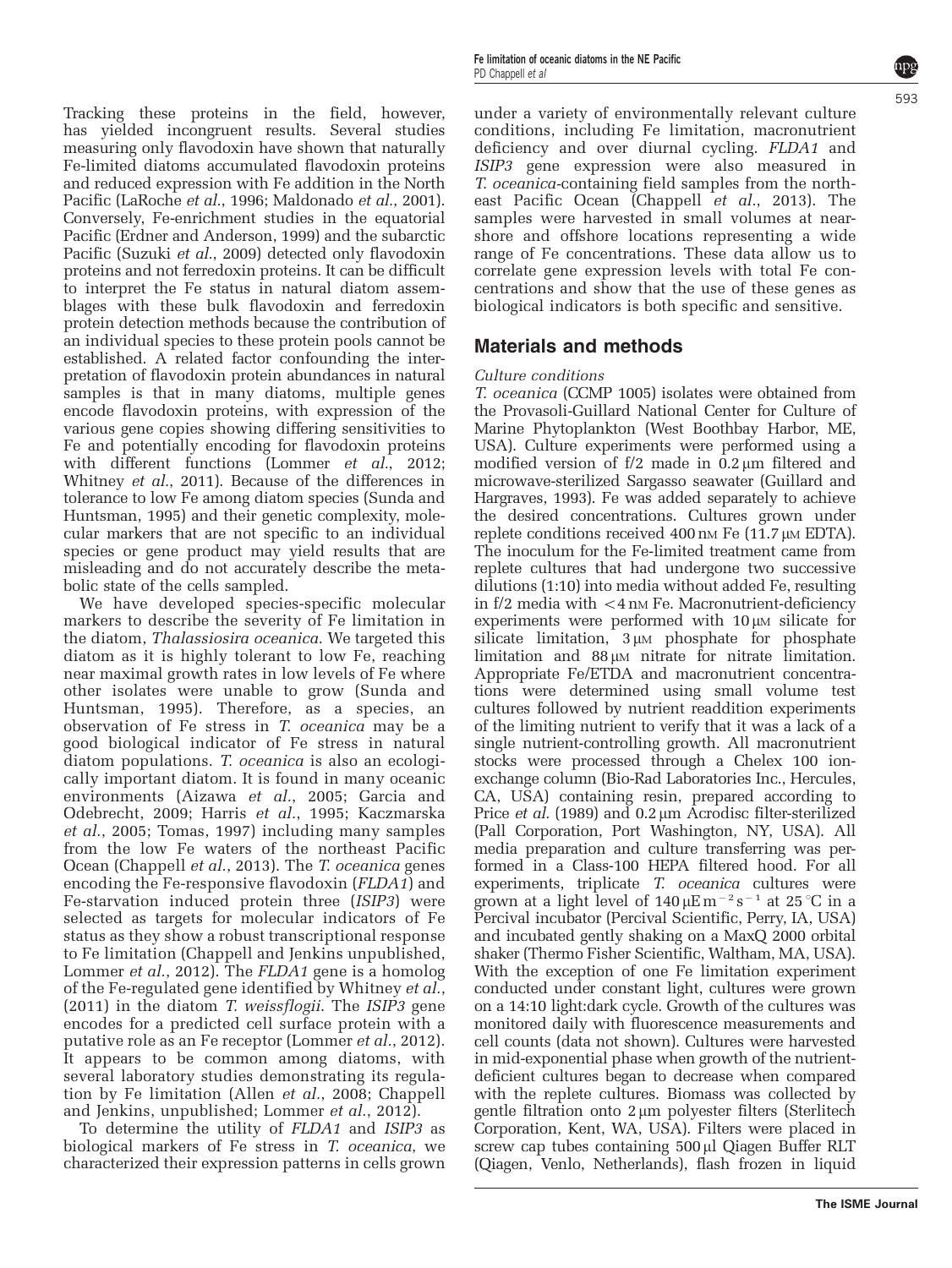nitrogen and stored at  $-80^{\circ}$ C until RNA extractions were conducted.

To monitor how gene expression responds following a pulse of Fe to Fe-limited cells, cultures that had been preacclimated to growth at 4 nm added Fe (through two successive transfers from replete media, the first at a 1:10 dilution, the second by transferring enough cells to start the culture at  $\sim 4 \times 10^4$  cells ml<sup>-1</sup>) were transferred into media containing 4 nm Fe, 1 nm Fe and 0 nm Fe at a cell density of  $\sim 4 \times 10^4$  cells ml<sup>-1</sup> and growth was monitored for 4 days. On the fourth day, cultures were split and Fe:EDTA was added to half of the cultures to bring the [Fe] in the media to 400 nM. Cells were filtered for gene expression analysis before the cultures were split, 2 h after Fe was added  $(+2Hr)$  and 4 h after Fe was added  $(+4Hr)$ .

To monitor gene expression changes associated with a light:dark cycle, replete and Fe-limited T. oceanica cells were grown as semicontinuous batch cultures. Triplicate replete (400 nm Fe) and Felimited (4 nm) cultures were grown at  $25^{\circ}$ C at  $150 \,\mathrm{\upmu E\,m^{-2}}$  s<sup>-1</sup> on a 14:10h light:dark cycle for 48 h. Fe-limited cultures were preacclimated to growth at  $4 \text{ nm}$  Fe before the start of the experiment. Samples were collected every 3 h by gentle filtration onto  $2 \mu m$  polyester filters (Sterlitech) and flash frozen. At each time point either 140 or 115 ml of culture was removed for gene expression analysis from replete and Fe-limited cultures, respectively. An equal volume of the appropriate media was added back to ensure cell numbers were not drifting from the expected concentration. Cell counts were taken every 12 h and fluorescence measurements every 24 h (data not shown).

## Phylogenetic analysis of diatom FLDA1 and ISIP3 sequences

FLDA1 and ISIP3 sequences from T. oceanica were used for homology-based searches to identify diatom sequences from protein (NCBI) and transcriptome (Marine Microbial Eukaryote Transcriptome Project (MMETSP; [Keeling](#page-11-0) et al., 2014) databases [\(http://](http://camera.calit2.net/mmetsp/) [camera.calit2.net/mmetsp/](http://camera.calit2.net/mmetsp/)). Transcript and protein sequences were trimmed to include conserved areas (161 amino acids for FLDA1 and 320–360 amino acids for  $ISIP3$ ) and aligned (gap open cost = 10; gap extension  $cost = 1$ ) using the MUSCLE alignment algorithm [\(Edgar, 2004\)](#page-11-0) within the CLC Workbench package (CLC Inc, Aarhus, Denmark). The resulting alignments were used to generate maximum-likelihood trees with bootstrap values calculated from 1000 replicates using  $PhyML$  (starting tree  $= UPGMA$ , substitution model = [Dayhoff](#page-11-0) (Dayhoff *et al.*, 1978)) in the CLC Genomics Workbench package.

## Field sample collection

Samples were collected from the northeast Pacific Ocean aboard the R/V Thomas G Thompson (cruise T0206) from 12 May to 8 June 2007. A rosette mounted with a conductivity/temperature/depth profiler (CTD) was used to collect seawater. Approximately  $11$  of surface water was gently filtered onto  $25 \text{ mm}$ ,  $0.2 \mu \text{ m}$  Supor filters (Pall Corporation) using a peristaltic pump. Filters were placed in screw cap tubes containing 500 µl Qiagen Buffer RLT (Qiagen), flash frozen in liquid nitrogen and stored at  $-80^{\circ}$ C until RNA extractions were conducted. Fifty milliliters of surface water was filtered onto GF/F filters (GE Healthcare Bio-Sciences, Uppsala, Sweden) for extracted chlorophyll a analysis. Chlorophyll a was extracted at sea in 90% acetone for  $\sim$  24 h at  $-20$  °C and measured with a calibrated Turner 10-AU fluorometer (Turner Designs, Sunnyvale, CA, USA). Environmental data, such as temperature and salinity, were obtained from the SeaBird SBE-911  $+$  CTD system attached to the sampling rosette and have been previously reported in [Chappell](#page-11-0) *et al.*, (2013). Surface  $(10 \text{ m})$ dissolved Fe  $(0.2 \text{-} \mu \text{m}$  filtration) concentrations were determined as described in Roy et al.[, \(2008\)](#page-12-0) and have also been reported in [Chappell](#page-11-0) *et al.*, (2013). Briefly, total Fe concentrations were determined by chemically reducing all dissolved Fe species to Fe (II) with sulfite. The amount of Fe (II) was determined using an automated flow injectionbased FeLume system that measures the luminescence associated with the reaction between Fe (II) and an alkaline luminol solution (Waterville Analytical, Waterville, ME, USA).

## RNA extraction and cDNA synthesis

Total RNA was extracted using the RNeasy Mini Kit (Qiagen) according to the manufacturer's protocol, with the following exceptions: cells were lysed using 0.5 and 0.1 mm zirconia/silica beads (BioSpec, Bartlesville, OK, USA) mixed with the lysis buffer and bead-beaten until the solution looked homogenous ( $\sim$ 1 min). The lysis solution was then put over Qiashredder columns (Qiagen) to remove any large plant material that could clog the spin columns. To aid in the removal of DNA, two DNase digestions were performed. First, Qiagen's RNasefree DNase Set (an on-column treatment) was used according to the manufacturer's instructions. The second DNA removal step was conducted using the Turbo DNA-free kit (Life Technologies, Carlsbad, CA, USA) according to the manufacturer's protocol. The RNA was then quantified in duplicate using the Qubit Fluorometer (Life Technologies). Following quantification, all RNA samples from culture experiments were diluted to  $31.25$  ng  $\mu$ l<sup>-1</sup>; this allowed us to add equal volumes  $(8 \mu l)$  to the complementary DNA (cDNA) synthesis reactions. cDNA from laboratory culture experiments was synthesized from 250 ng of DNase-treated RNA using Applied Biosystems' High-Capacity cDNA Reverse Transcription kit (Life Technologies) according to the manufacturer's protocol except for the substitution of an oligo (dT) primer for the provided random hex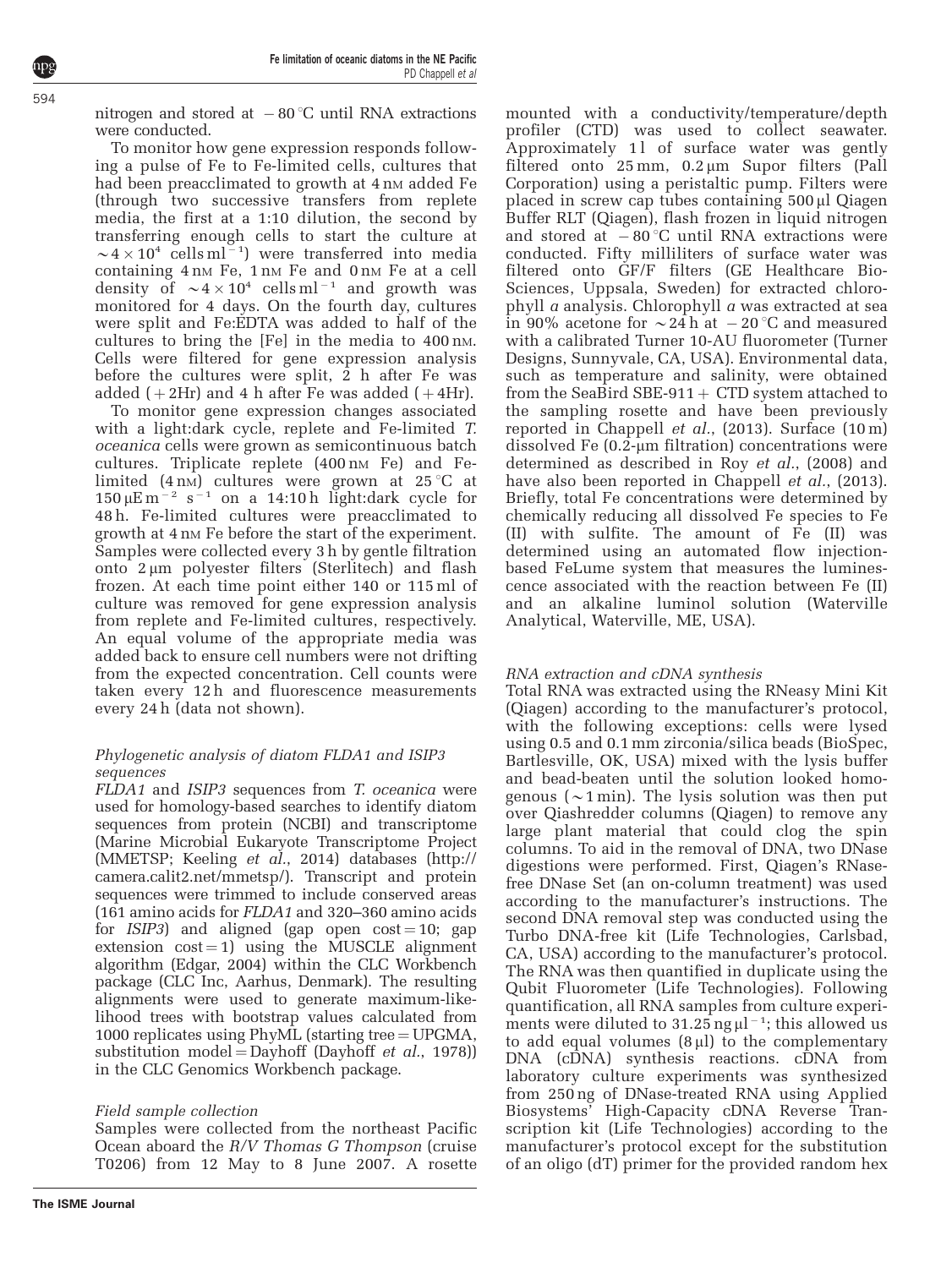primer. As total RNA yield from field samples was limited, RNA samples from the field were diluted to 11 ng  $\mu$ <sup>-1</sup> and equal volumes (8  $\mu$ ) were added to the complementary DNA (cDNA) synthesis reactions.

### Quantitative real-time PCR (qRT-PCR)

To generate the qRT-PCR plasmid standards, transcripts of interest were isolated from T. oceanica using PCR amplification of T. oceanica cDNA. T. oceanica cDNA was added to PCR reactions consisting of  $0.5 \mu M$  of each primer,  $12.5 \mu I$  of BIO-X-ACT Short Mix (Bioline Reagents, London, UK) and  $5.5 \mu$ of AccuGENE Molecular Biology Grade Water (Lonza Group, Basel, Switzerland). Reactions were performed in an Eppendorf Mastercycler ep thermocycler (Eppendorf, Hamburg, Germany) using the following parameters: a denaturation step at  $94^{\circ}$ C for 3 min, followed by 30 extension cycles  $(94^{\circ}C)$ 30 s, annealing for 30 s,  $72^{\circ}$ C 1 min), a final 5 min extension step at  $72^{\circ}$ C and then an incubation at  $4^{\circ}$ C until analyzed. Primers used for target gene isolation in T. oceanica are listed in Table 1 (PCR).

After amplification, the PCR products were loaded onto a 1% agarose (wt/vol) TAE gel. Bands were purified using the QIAquick Gel Extraction Kit according to the manufacturer's protocol (Qiagen). The purified products were cloned into pGEM T vector (Promega, Fitchburg, WI, USA), transformed in a-Select Silver Efficiency (Bioline) competent cells and identified by blue-white screening. The plasmids were purified using the QIAprep Spin Miniprep kit (Qiagen) and subsequently sequenced on the Applied Biosystems 3130xl Genetic Analyzer (Life Technologies). Purified plasmids were linearized using the restriction endonuclease, SpeI (New England Biolabs, Ipswich, MA, USA), and quantified using the Qubit Fluorometer. The quantified plasmids carrying the target inserts were then used to generate standards in

triplicate for qRT-PCR. Serial dilutions of the plasmids, ranging from  $\langle 10 \rangle$  to  $> 10^6$  copies per reaction, were used to quantify transcript abundance of the target genes in experimental samples.

qRT-PCR was performed using the Light Cycler 480 Real-Time PCR System (Roche Applied Science, Penzberg, Germany) and the Light Cycler 480 Probes Master reaction mix (Roche Applied Science). Primers and probes were designed using the Geneious software package [\(Drummond](#page-11-0) et al., 2010) and used at final concentrations of 200 and 100 nM, respectively (Table 1; qRT-PCR). Probes for actin were dual labeled with 5' HEX and the 3' Black Hole quencher BHQ1. Probes for FLDA1 and ISIP3 were dual labeled with 5' FAM and the 3' Black Hole quencher. In this study, reactions were not multiplexed but run in individual reactions. For each reaction,  $2 \mu l$  of cDNA or plasmid standard was added to  $18 \mu l$  of the qRT-PCR reaction mixture containing the master mix and primers/probe and set up following the manufacturer's protocol. The qRT-PCR cycling conditions were: 1 cycle at 95  $\degree$ C for 5 min, followed by 45 cycles of 95 °C for 10 s and 60 °C for 30 s. All environmental samples were examined in qRT-PCR triplicates. For the diurnal culture experiment, single qRT-PCR reactions were run for each biological culture replicate at each time point; average qRT-PCR determinations for duplicate cultures are shown. For the macronutrient limitation experiments, duplicate qRT-PCR reactions were run for each biological replicate culture; average qRT-PCR determinations for triplicate cultures are shown. All qPCR reactions had amplification efficiencies  $>95\%$ .

Standards made from plasmid dilutions for actin, FLDA1 and ISIP3 were run in triplicate. Actin was used as a reference gene; relative transcript abundances represent FLDA1 and ISIP3 abundances relative to actin. In T. pseudonana, actin expression

Table 1 Genes and primers used to amplify targets for plasmid standards (PCR) and measure transcript abundance (qRT-PCR) in T. oceanica

| Gene name         | Reaction type | Primer type        | Primer sequence $(5'$ -3')  |  |  |
|-------------------|---------------|--------------------|-----------------------------|--|--|
| Actin             | <b>PCR</b>    | Forward            | AGATGACGCTCCGAGATCAGTGTT    |  |  |
|                   |               | Reverse            | AGGATCGA ACCTCCA ATCCA GACA |  |  |
|                   | $qRT-PCR$     | Forward            | GTGACGAGGCCCAGGCGAAG        |  |  |
|                   |               | Reverse            | CCTCGGTGAGGAGGACCGGG        |  |  |
|                   |               | Prohe <sup>a</sup> | TACAACGAGCTCCGCGTCGC        |  |  |
| ISIP <sub>3</sub> | <b>PCR</b>    | Forward            | CGAGGCTACGTGCTCCAGCG        |  |  |
|                   |               | Reverse            | GAGCGCACAGTCGTCGGCTT        |  |  |
|                   | $qRT-PCR$     | Forward            | ATTTCTATCCGCTTCCCAAC        |  |  |
|                   |               | Reverse            | TGTATTGATGGATGTGGCAG        |  |  |
|                   |               | Probe <sup>b</sup> | TCGGACCCTTTGATGTCTACTTGAAGT |  |  |
| FLDA1             | <b>PCR</b>    | Forward            | CGCTGATGCAGTTGGCGAGC        |  |  |
|                   |               | Reverse            | TGAGCTGTTCAACCCATGACTTCGC   |  |  |
|                   | qRT-PCR       | Forward            | AGCAGCCGGTGCTAACATGG        |  |  |
|                   |               | Reverse            | GCCCTGTCTTCGCTGAGATCGT      |  |  |
|                   |               | Probe <sup>b</sup> | <b>GCTAACATGGTAGGGTTCAC</b> |  |  |
|                   |               |                    |                             |  |  |

Abbreviation: qRT-PCR, quantitative real-time PCR <sup>a</sup> Probes labeled with 5'-HEX and 3'-BHQ1.<br><sup>b</sup> Probes labeled with 5'-EAM and 3'-BHQ1.

Probes labeled with 5'-FAM and 3'-BHQ1.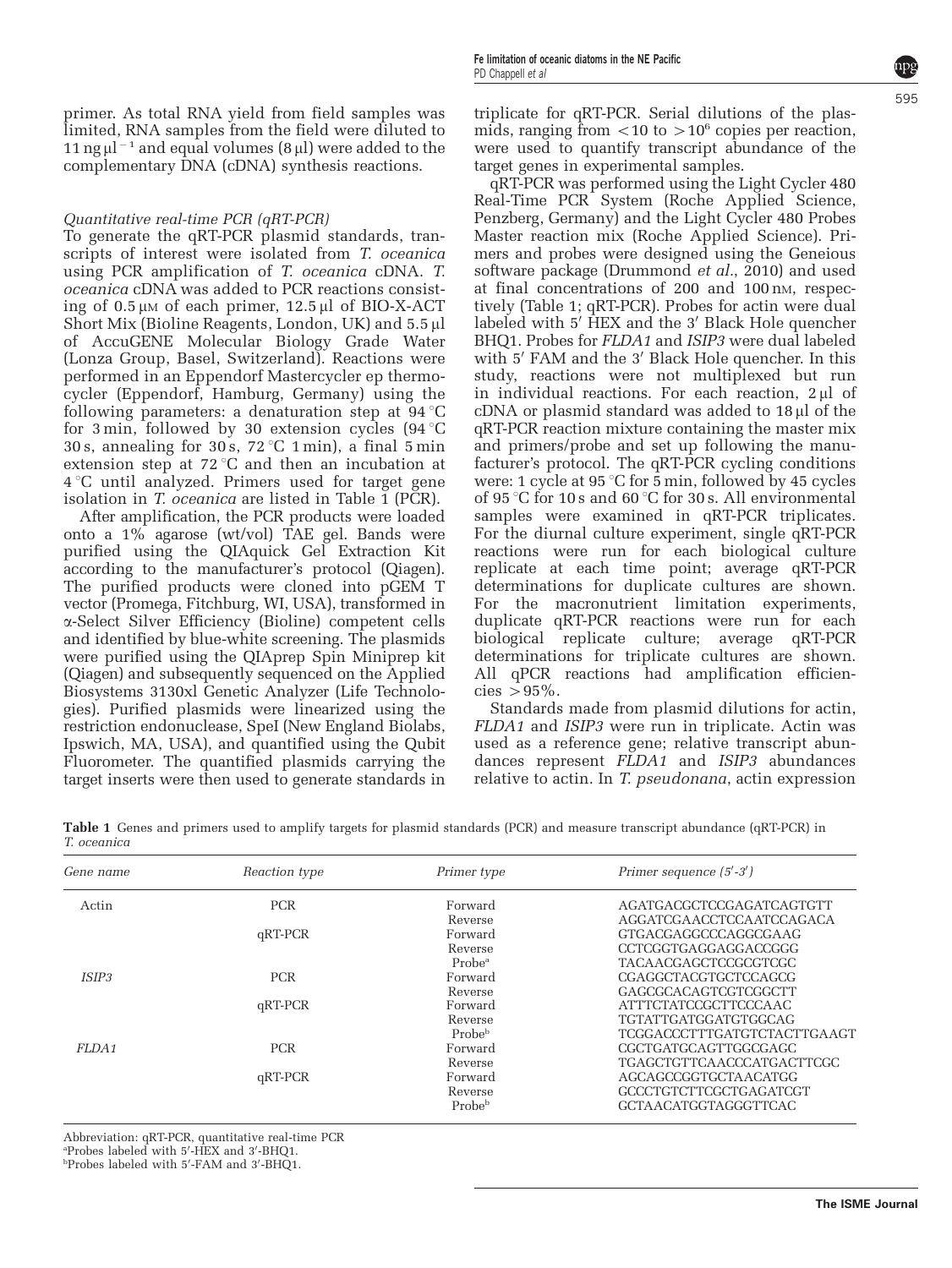Fe limitation of oceanic diatoms in the NE Pacific PD Chappell et al

levels were found to be stable across a variety of experimental conditions, including Fe limitation, justifying its use as a reference gene in this study ([Alexander](#page-11-0) et al., 2012). We also confirmed that actin expression levels are stable across multiple experimental conditions in T. oceanica by qPCR as well as in high throughput sequence data sets of expressed genes (transcriptomes) (Chappell and Jenkins, unpublished data). Controls were also included from the cDNA reactions lacking reverse transcriptase as well as no-cDNA template controls.

#### Primer/probe specificity

A homology-based approach was used to evaluate the specificity of the primer/probe pairs used in this study. In addition to FLDA1 and ISIP3 sequences, actin sequences from diatoms were identified from protein (NCBI) and transcriptome (Marine Microbial Eukaryote Transcriptome Project) databases using T. oceanica sequences in homology-based searches; accession numbers of the sequences are listed in Supplementary Tables 1–3, respectively. The coding DNA sequence for each protein was extracted from the appropriate database and evaluated for the possibility of the probe binding to each sequence. Up to two mismatches between each sequence and the probe were allowed as long as the mismatches were less than five bases away from the  $3'$  end of the probe. We permitted up to two mismatches to account for potential nonspecific probe hybridization. Our experience with probe-based qPCR demonstrates that a single mismatch to the probe can result in no observable fluorescence signal. Sequences showing a probe match within our mismatch criteria were then tested for binding with the qPCR primers, allowing for up to four mismatches and requiring an exact match for at least three bases at the  $3'$  end of binding. No sequences outside of our intended T. oceanica targets matched both primers and probe of any of the three genes.

#### Statistical analyses

SigmaStat version 3.5 (Systat Software, San Jose, CA, USA) was used to determine statistically significant differences among samples in the diel experiment. All other statistical analyses were determined using Prism version 4.0 (GraphPad Software, Inc., La Jolla, CA, USA).

## **Results**

#### Flavodoxin and ISIP3 expression in T. oceanica cultures

Fe limitation significantly induced both FLDA1 (Figure 1a) and *ISIP3* (Figure 1b) expression  $>500$ fold relative to nutrient-replete expression levels when cells were grown in conditions of both constant light and a 14:10 light:dark cycle  $(P<0.001$ , one-way analysis of variance (ANOVA);



Figure 1 Relative transcript abundances (transcript abundances normalized to actin) for  $F\rightarrow{LDA1}$  (a) and ISIP3 (b) in T. oceanica cultures grown under Fe limitation  $(-Fe)$ , replete  $(+Fe)$ , and following Fe readdition to Fe-limited cultures ( $-Fe + Fe$ ). 14:10 indicates cultures grown on a 14:10 light:dark cycle and represents the initial time (T0) for the Fe readdition. Error bars represent s.d. for 12 biological replicates for the 14:10 replete samples, 22 biological replicates for the 14:10 Fe-limited samples and biological triplicates for both the 24 h light and Fe feedback experiments ( $+2Hr$  and  $+4Hr$ ). Single asterisks (\*) indicate a significant increase over replete expression  $(P<0.001$ , one-way ANOVA). Double asterisks (\*\*) indicate a significant increase over replete expression and both Fe readdition timepoints  $(P<0.001$ , one-way ANOVA).

Figure 1). Two hours after the addition of Fe, both FLDA1 (Figure 1a) and ISIP3 (Figure 1b) expression dropped to levels that were significantly lower than Fe-limited expression levels  $(P<0.001$ , one-way ANOVA), but still significantly higher than replete values  $(P<0.005$ , one-way ANOVA). Four hours after Fe addition, expression levels were no longer significantly different from replete expression levels  $(P>0.05$ , one-way ANOVA). Expression levels of FLDA1 in cells grown under Fe-limiting conditions were significantly higher than those measured in macronutrient (nitrate, phosphate and silicate) deficient cultures by 100-fold or higher  $(P<0.001$ , one-way ANOVA; [Figure 2a\)](#page-7-0). ISIP3 expression levels in cells grown under Fe-limiting conditions were also significantly higher than those measured in macronutrient-deficient conditions by 1000-fold or greater  $(P<0.001$ , one-way ANOVA; [Figure 2b](#page-7-0)). Expression of FLDA1 increased with macronutrient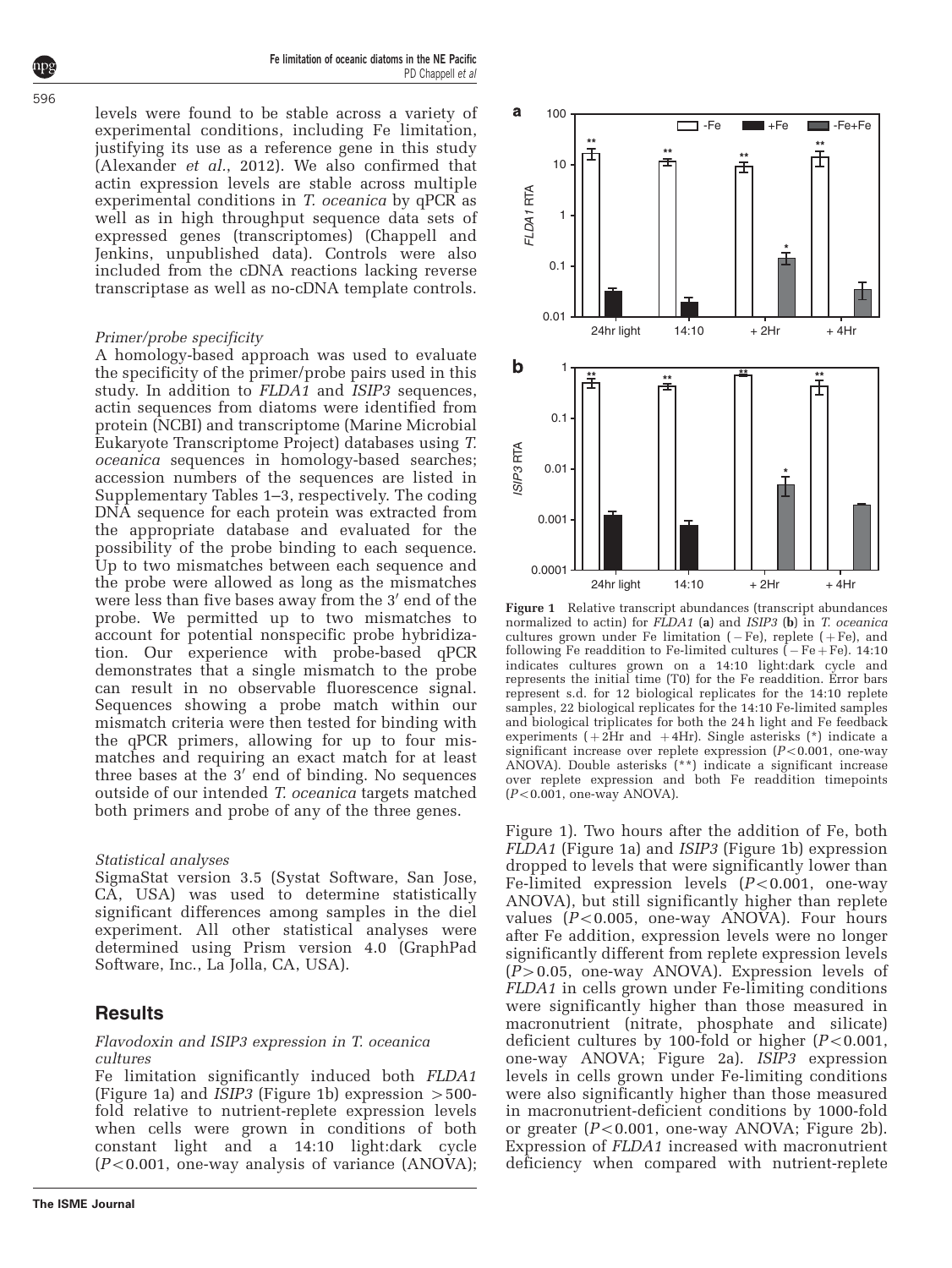*FLDA1* **RTA**

FLDA1 RTA

a

**0.001**

**0.01**

**0.1**

**1**

**10**

**100**

<span id="page-7-0"></span>

Figure 2 FLDA1 (a) and ISIP3 (b) RTA (normalized to actin) in T. oceanica cultures grown under macronutrient- and Fe-limiting conditions. Error bars represent the s.d. from biological triplicates for nitrogen ( - N), phosphorus ( - P) and silica ( - Si) limited cultures, 22 biological replicates for Fe-limited (-Fe) cultures and 12 biological replicates for replete (Re) cultures. Double asterisks (\*\*) indicate significant difference in expression relative to all other treatments  $(P<0.001$ , one-way ANOVA). Single asterisks (\*) indicate significant difference in expression relative to replete cultures ( $P < 0.05$ , one-way ANOVA).

cells  $(P<0.001$ , one-way ANOVA), but the expression levels in nutrient-deficient cells were significantly lower than those of cells growing in Fe-limiting conditions  $(P<0.001$ , one-way ANOVA; Figure 2a). ISIP3 expression decreased with macronutrient deficiency when compared with nutrientreplete cells, with silicate deficiency yielding the largest decrease, however even silicate deficient ISIP3 expression was not significantly different from expression levels in nutrient-replete cells  $(P>0.05,$ one-way ANOVA; Figure 2b).

FLDA1 expression was relatively constant throughout the diel cycle in both replete and Fe-limited semicontinuous batch cultures, but was expressed at significantly different levels between the Fe treatments with transcript abundance nearly two orders of magnitude higher in Fe-limited cells (comparing daily mean values  $P<0.001$ , one-way ANOVA; Figure 3a). Under the influence of a light:dark cycle, ISIP3 expression in both Fe-replete and Fe-limited cultures showed a diel rhythm, but the daily mean was significantly higher in Fe-limited cells  $(P<0.001$ , one-way ANOVA; Figure 3b). In both Fe-replete and



 $\mathbf b$ **1** Ď Ť. Ŧ **0.1** *ISIP3* **RTA**  ISIP3 RTA **0.01 0.001 0.0001 0 6 12 18 24 30 36 42 48 Time (hrs)**

Figure 3 FLDA1 (a) and ISIP3 (b) RTA in T. oceanica semicontinuous batch cultures grown in Fe replete  $( + Fe)$  and Fe-limited (– Fe) media under a 14:10h light:dark cycle. Error bars represent the s.d. of biological replicates. Black and white boxes along the x-axis indicate dark and light periods, respectively. Daily mean values of expression in Fe-limited cells were significantly higher than replete cells for both genes  $(P<0.001,$ one-way ANOVA).

Fe-limited T. oceanica cells, ISIP3 expression was relatively constant through the daylight hours, increased during the dark hours and maximum expression levels were detected near the end of the dark cycle; significant peaks in expression were measured at hours 15 and 39 in Fe replete cells and at hour 39 in Fe-limited cells  $(P<0.05$ , one-way ANOVA; Figure 3b).

#### Comparison of FLDA1 and ISIP3 in diatoms

The applicability of FLDA1 and ISIP3 as molecular markers of Fe stress in diatoms was evaluated by investigating the occurrence of these genes in available diatom genomes and transcriptomes. Phylogenetic comparison of FLDA1 (Supplementary Figure S1) shows that this gene is present in both pennate and centric diatoms. The T. oceanica FLDA1 protein shares homology with another copy in T. oceanica (Supplementary Figure S1). The ISIP3 protein is also widespread in both pennate and centric diatom lineages (Supplementary Figure S2).

597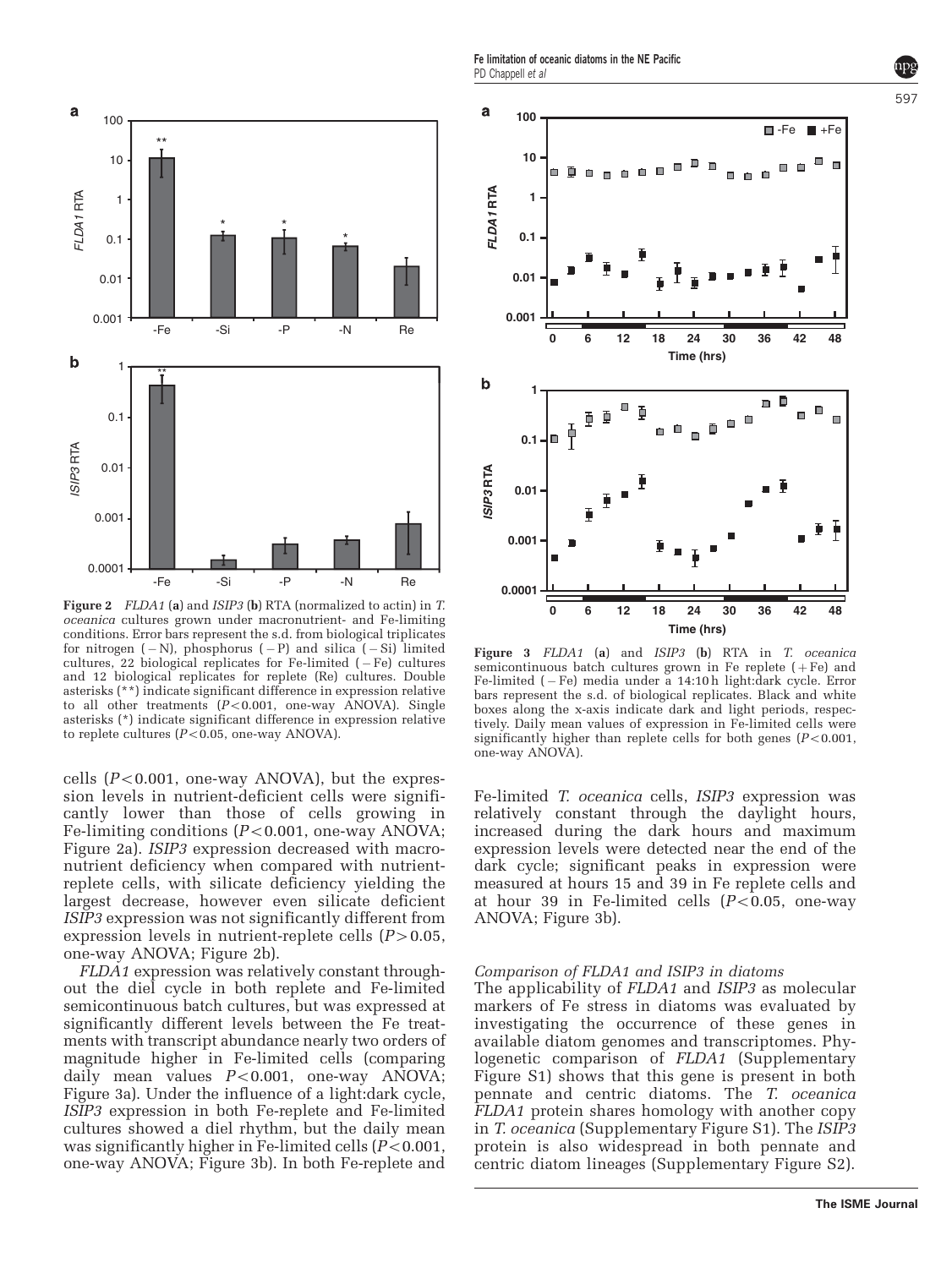We also used the *ISIP3* and *FLDA1* databases to evaluate the specificity of ISIP3 and FLDA1 probes and primers to T. oceanica compared with other diatoms. Our bioinformatic analysis of probe and primer specificity indicates that our probe and primer combinations for *ISIP3*,  $FLDA1$  and  $\beta$  actin are specific to T. oceanica (accession numbers of sequences analyzed are listed in Supplementary Tables 1–3, respectively). Our analysis is limited by the fact that the current sequence database is restricted largely to predicted transcript sequences derived from transcriptome sequencing. An absence of a homolog to either of these genes in transcriptome data does not mean that an organism lacks those genes. Most transcriptomes in the MMETSP database [\(Keeling](#page-11-0) et al., 2014) were not generated under Fe limitation and contain transcripts expressed under nutrient-replete conditions. This is particularly relevant for ISIP3, which has almost no detectable expression under nutrient-replete conditions. Therefore, the specificity of our primers and probes will need to be re-evaluated as the sequence databases expand.

### Sampling locations and environmental data

Samples for molecular analyses were collected from the northeast Pacific in the spring of 2007 with stations analyzed specifically for this study shown in Figure 4 (complete cruise track and information available in ([Chappell](#page-11-0) et al., 2013)). The study sites selected were based on the previous identification of T. oceanica at these locations and represent coastal stations (7, 26, 27 and 30) as well as stations that were collected along two offshore transects (stations 9, 11–15, 17 and 32–34).

These study sites also represent a range of surfacedissolved Fe concentrations, chlorophyll a values and bottom depths [\(Table 2\)](#page-9-0). Surface chlorophyll a values were highest at the coastal stations [\(Figure 5a](#page-10-0)). A positive correlation was detected between Fe concentrations and chlorophyll a values (Spearman's correlation coefficient  $r=0.53$ ;  $P<0.05$ ), suggesting Fe availability was influencing phytoplankton abundance.



Figure 4 Northeast Pacific sample collection sites used in this study. Shading on the plot indicates bottom depth. Plot was generated using Ocean Data View ([Schlitzer, 2012](#page-12-0)).

#### Gene expression in Northeast Pacific T. oceanica cells

T. oceanica FLDA1 and ISIP3 transcripts were detected in all of the samples with FLDA1 expressed at levels 10-fold greater than ISIP3 ([Figures 5b and c\)](#page-10-0). Changes in expression associated with the sampling sites were similar between the genes. Low expression levels were measured at station 7 located off the southern tip of Haida Gwaii where Fe concentrations were among the highest ([Figures 5b and c](#page-10-0)). Conversely, peak expression levels for both FLDA1 and ISIP3 were measured in T. oceanica cells collected from the low Fe waters of station 13 ([Figures 5b and c\)](#page-10-0). Many stations had expression levels for both genes that were over an order of magnitude higher than replete levels measured in laboratory samples. The extremes in expression levels represent fold changes of  $\sim$  225 and 300 for ISIP3 and FLDA1, respectively. Spearman's analysis of the correlation coefficient showed negative relationships between Fe concentrations and both  $FLDA1$  ( $r = -0.59$ ;  $P < 0.05$ ) and ISIP3 expression  $(r = -0.65; P<0.03)$ , when all of the sampling locations were included with the exception of nearshore stations 26 and 27 (Figure 4) where both high Fe concentrations and expression levels were measured (see discussion below).

# **Discussion**

The aim of this study was to characterize expression patterns of the putative Fe-responsive genes, FLDA1 and ISIP3, and evaluate them as species-specific molecular markers of Fe limitation in natural populations of T. oceanica. In the northeast Pacific, T. oceanica was described as a relatively abundant Thalassiosiroid [\(Chappell](#page-11-0) et al., 2013). The results from this study show that T. oceanica cells from this region differentially regulate FLDA1 and ISIP3 expression in response to Fe availability, revealing the Fe nutritional status of this important diatom. These results also speak to the sensitivity of this method as changes in transcript abundance were measured in small volume samples  $(\sim 1$ ].

#### Robust transcriptional responses in Fe-limited T. oceanica cultures

Fe-limited T. oceanica cultures strongly enhanced FLDA1 transcription, a molecular response that has been previously demonstrated in this diatom (Chappell and Jenkins, unpublished; [Lommer](#page-11-0) et al., 2012) as well as in T. weissflogii [\(Whitney](#page-12-0) et al., 2011) and Phaeodactylum tricornutum (Allen et al.[, 2008](#page-11-0)). The robust transcriptional response of FLDA1 to Fe limitation, rapid downregulation of expression following a pulse of Fe and minimal transcriptional response under macronutrient-deficient conditions support the use of this gene as a marker of Fe limitation in T. oceanica cells found in their natural environment. Furthermore, as changes in FLDA1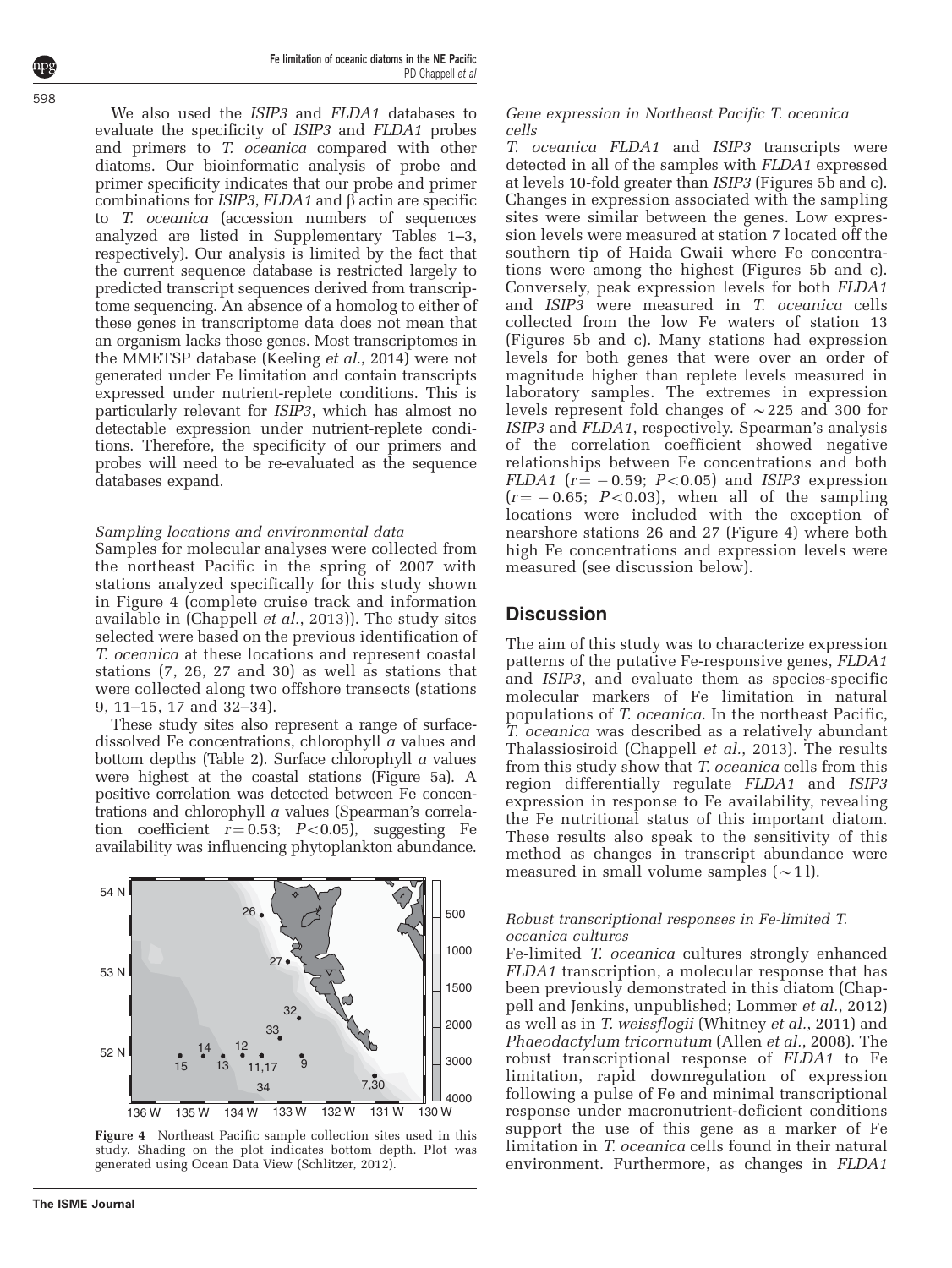| $_{\mathrm{unc}}$ , board in this state $_{\mathrm{r}}$ |           |                    |                     |       |                                                                                                                                                                   |      |      |  |  |
|---------------------------------------------------------|-----------|--------------------|---------------------|-------|-------------------------------------------------------------------------------------------------------------------------------------------------------------------|------|------|--|--|
|                                                         |           |                    |                     |       | Station Sampling date Latitude (°N) Longitude (°W) Sampling time Chlorophyll a (µg l <sup>-1</sup> ) Dissolved Fe (nM) <sup>a</sup> Bottom depth (m) <sup>a</sup> |      |      |  |  |
| 7                                                       | 5/17/2007 | $51^{\circ}45.01'$ | $130^{\circ}59.92'$ | 8:00  | 7.70                                                                                                                                                              | 1.45 | 2260 |  |  |
| 9                                                       | 5/19/2007 | $52^{\circ}00.00'$ | $132^{\circ}54.70'$ | 18:45 | 29.69                                                                                                                                                             | 0.30 | 2610 |  |  |
| 11                                                      | 5/20/2007 | $52^{\circ}00.14'$ | 133°19.45'          | 0:15  | 1.73                                                                                                                                                              | 0.16 | 2692 |  |  |
| 12                                                      | 5/20/2007 | $52^{\circ}00.23'$ | $133^{\circ}42.91'$ | 3:30  | 2.49                                                                                                                                                              | 0.17 | 2906 |  |  |
| 13                                                      | 5/20/2007 | $51^{\circ}59.85'$ | $134^{\circ}07.06'$ | 6:10  | 4.87                                                                                                                                                              | 0.16 | 3005 |  |  |
| 14                                                      | 5/20/2007 | $51^{\circ}59.76'$ | $134^{\circ}31.30'$ | 8:55  | 4.01                                                                                                                                                              | 0.13 | 3191 |  |  |
| 15                                                      | 5/20/2007 | $51^{\circ}59.99'$ | $135^{\circ}00.07'$ | 11:55 | 4.37                                                                                                                                                              | 0.12 | 3379 |  |  |
| 17                                                      | 5/21/2007 | $52^{\circ}00.14'$ | $133^{\circ}19.45'$ | 11:35 | 3.03                                                                                                                                                              | 0.16 | 2692 |  |  |
| 26                                                      | 6/1/2007  | $53^{\circ}44.80'$ | $133^{\circ}19.71'$ | 0:30  | 31.32                                                                                                                                                             | 1.64 | 352  |  |  |
| 27                                                      | 6/1/2007  | $53^{\circ}10.01'$ | $132^{\circ}47.07'$ | 7:00  | 13.56                                                                                                                                                             | 1.73 | 768  |  |  |
| 30                                                      | 6/2/2007  | $51^{\circ}44.92'$ | $131^{\circ}00.03'$ | 19:10 | 11.35                                                                                                                                                             | 1.59 | 2138 |  |  |
| 32                                                      | 6/3/2007  | $52^{\circ}27.94'$ | $132^{\circ}33.27'$ | 21:30 | 3.87                                                                                                                                                              | 0.30 | 2926 |  |  |
| 33                                                      | 6/4/2007  | $52^{\circ}13.00'$ | $132^{\circ}33.27'$ | 4:45  | 4.51                                                                                                                                                              | 0.12 | 2608 |  |  |
| 34                                                      | 6/4/2007  | $51^{\circ}59.86'$ | 133°18.90'          | 12:15 | 4.68                                                                                                                                                              | 0.11 | 2691 |  |  |

<span id="page-9-0"></span>Table 2 Location, sampling times, surface chlorophyll a, dissolved Fe concentrations and information on bottom depth from stations analyzed in this study

<sup>a</sup>Dissolved Fe and bottom depth data previously published in [Chappell](#page-11-0) et al. (2013).

expression did not correlate with the light:dark cycle, the time of day of sampling will not impact the assessment or interpretation of the Fe nutritional health of T. oceanica cells.

As not all diatoms contain an Fe-responsive copy of FLDA1 [\(Lommer](#page-11-0) et al., 2012; [Whitney](#page-12-0) et al., 2011), we also evaluated the utility of ISIP3 as an Fe-stress marker. The strong induction of *ISIP3* with Fe limitation supports previous findings [\(Lommer](#page-11-0) et al.[, 2012\)](#page-11-0) and appears to be a common response among Fe-limited diatoms (Allen et al.[, 2008](#page-11-0)). ISIP3 also has characteristics that indicate it can be a useful marker of Fe limitation in field populations of T. oceanica, including the strong induction with Fe limitation, sudden decrease in expression following an Fe pulse and the reduction in expression levels in response to macronutrient-deficient conditions. An important factor to consider in field samples, where T. oceanica cells maybe low in abundance, is that ISIP3 expression levels were one to two orders of magnitude less than those seen in FLDA1. Another factor to consider is that ISIP3 expression was found to coordinate with the light:dark cycle, indicating transcription is regulated by diel periodicities as well as Fe limitation. Even with these changes in expression, ISIP3 expression was significantly higher in Felimited cells when compared with nutrient-replete cells throughout the diel period. In severely Felimited cells, the relatively small increase in expression during the dark may not be an important factor in assessing the use of this gene as a marker of Fe stress as Fe limitation induces expression by up to 1000 fold. ISIP3 has been speculated to function in Fe uptake with a proposed role as a cell surface Fe receptor [\(Lommer](#page-11-0) et al., 2012). Thus, a possible explanation for the diel periodicity of ISIP3 is that the transcripts may accumulate at the end of the dark period so the cell can boost Fe acquisition in preparation for Fe-demanding, daytime processes such as photosynthesis. Under low Fe conditions this response is likely enhanced to meet cellular Fe demands. Despite the caveats associated with ISIP3,

its presence in available published and draft genomes, including those that do not have an Fe-responsive flavodoxin copy (i.e., T. *pseudonana*), highlights its utility as a molecular marker for Fe stress in diatoms.

#### FLDA1 and ISIP3 transcript patterns reveal differences in Fe status in T. oceanica populations of the NE Pacific

The consistent transcriptional response to Fe limitation indicated that FLDA1 and ISIP3 could be sensitive markers of Fe stress for T. oceanica cells in natural diatom populations. To test this, their expression was evaluated in samples collected from the northeast Pacific on a cruise where both the presence of T. oceanica had been confirmed and surface-dissolved Fe concentrations were measured [\(Chappell](#page-11-0) et al., 2013). In general, the highest abundances of expressed genes were measured at sites that had the lowest dissolved Fe concentrations and vice versa, although when all the data were considered there was not a significant correlation between gene expression and Fe concentrations. The lack of coordination between variables can be attributed to variations in expression levels at shallow coastal stations 26 and 27 that had high dissolved Fe and to low expression levels at station 32 that had low dissolved Fe.

Samples from stations (11, 12, 17 and 34) were collected in the vicinity of a 3-month-old Haida eddy ([Chappell](#page-11-0) et al., 2013; Xiu et al.[, 2011](#page-12-0)). Haida eddies have been associated with the transport of coastal water and nutrients to the open ocean [\(Whitney and Robert, 2002](#page-12-0)). A recent study estimated that Haida eddies may be a significant source of dissolved Fe to the open ocean, comparable to atmospheric deposition rates, fueling phytoplankton growth through dynamic upwelling of Fe from subsurface ( $\sim$ 100 m) Fe maxima (Xiu [et al.](#page-12-0), [2011](#page-12-0)). We hypothesize the variations seen in FLDA1 and ISIP3 expression levels at the eddy stations reflect T. oceanica cells responding to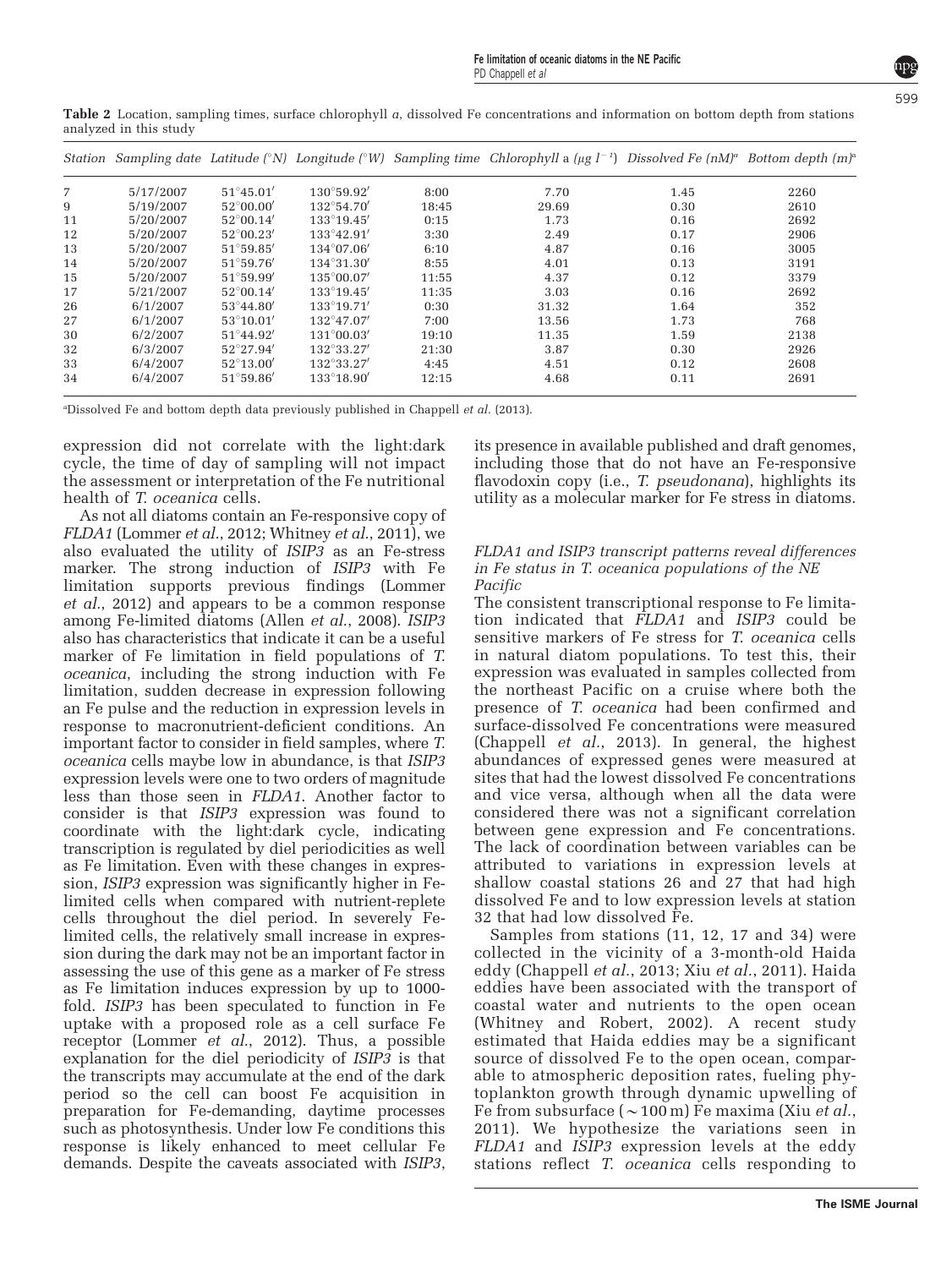

Figure 5 (a.) Surface chlorophyll a values at stations sampled in the northeast Pacific. (b.) T. oceanica FLDA1 expression (RTA) and dissolved Fe (dFe) concentrations from the corresponding stations. (c.) ISIP3 expression (RTA) and dissolved Fe (dFe) concentrations from the corresponding stations. Physically proximal stations are displayed adjacently on the X-axis. The solid lines in b and c represent an expression level one order of magnitude higher than replete values in laboratory culture experiments. The highest nighttime replete value was used for ISIP3. Asterisks (\*) denote samples taken during nighttime hours, where ISIP3 values may be elevated as a result of diel fluctuations. Error bars represent the s.d. of triplicate determinations. Dissolved Fe data previously presented in [Chappell](#page-11-0) et al. [\(2013\)](#page-11-0).

these rapid changes in Fe inputs. For example, station 11, representing the center of the eddy  $(52.002^{\circ} \text{ N}, 133.324^{\circ} \text{ W})$ , had low Fe levels and correspondingly lower FLDA1 and ISIP3 expression levels when compared with surrounding stations 9 and 12–15.

The eddy center was subsequently resampled 1 and 14 days later (stations 17 and 34). FLDA1 expression increased when sampled a day later at station 17 and increased further when sampled 2 weeks later at station 34 indicating elevated Fe stress for T. oceanica in this location. ISIP3 expression patterns were similar, with a large increase in expression when sampled at station 34 when compared with station 11; however, contrary to what we saw with FLD1A expression, ISIP3 expression was slightly lower at station 17 than station 11. Interpreting ISIP3 expression levels with the reoccupation of the eddy center is complicated by the diel periodicity of ISIP3 expression. Station 11 was sampled during the night and thus likely had elevated ISIP3 expression over what would have been measured had it been sampled during daylight hours. Stations 17 and 34 were both sampled during the daylight hours, so the increase in ISIP3 expression at station 34 can be interpreted as an increased Fe-stress response in T. oceanica rather than a result of diel variability. Of the stations sampled, station 34 had some of the highest expression levels of both FLDA1 and ISIP3, indicating T. oceanica cells were severely Fe stressed. This station also had the lowest Fe values and relatively low chlorophyll a, consistent with severe Fe limitation of the entire phytoplankton population.

#### Gene expression repressed with Fe enrichment

Stations demonstrating low dissolved Fe and elevated FLDA1 and ISIP3 gene expression may have experienced a recent delivery of Fe. This may have occurred in the center of the Haida eddy when it was originally sampled at station 11; this would explain both the low Fe concentrations and correspondingly lower FLD1A and ISIP3 gene expression levels. The Fe feedback experiments with laboratory cultures demonstrated that T. oceanica rapidly downregulates FLD1A and ISIP3 expression in response to inputs of Fe.

#### Gene expression measures may indicate when Fe is not biologically available

Shallow coastal sampling sites (stations 26 and 27) had noncorresponding gene expression and Fe values. Both FLDA1 and ISIP3 expression were high indicating that T. oceanica was stressed for Fe, despite both high Fe values and relatively high chlorophyll a. At these shallow coastal stations, the dissolved Fe may be terrestrially sourced and/or associated with sediment resuspension that may come in a form that is unavailable to these oceanic diatoms. Rigorous testing of this hypothesis is beyond the scope of this study; however, the methods we have developed should prove useful in evaluating its validity when combined with analyses of Fe source.

<span id="page-10-0"></span>600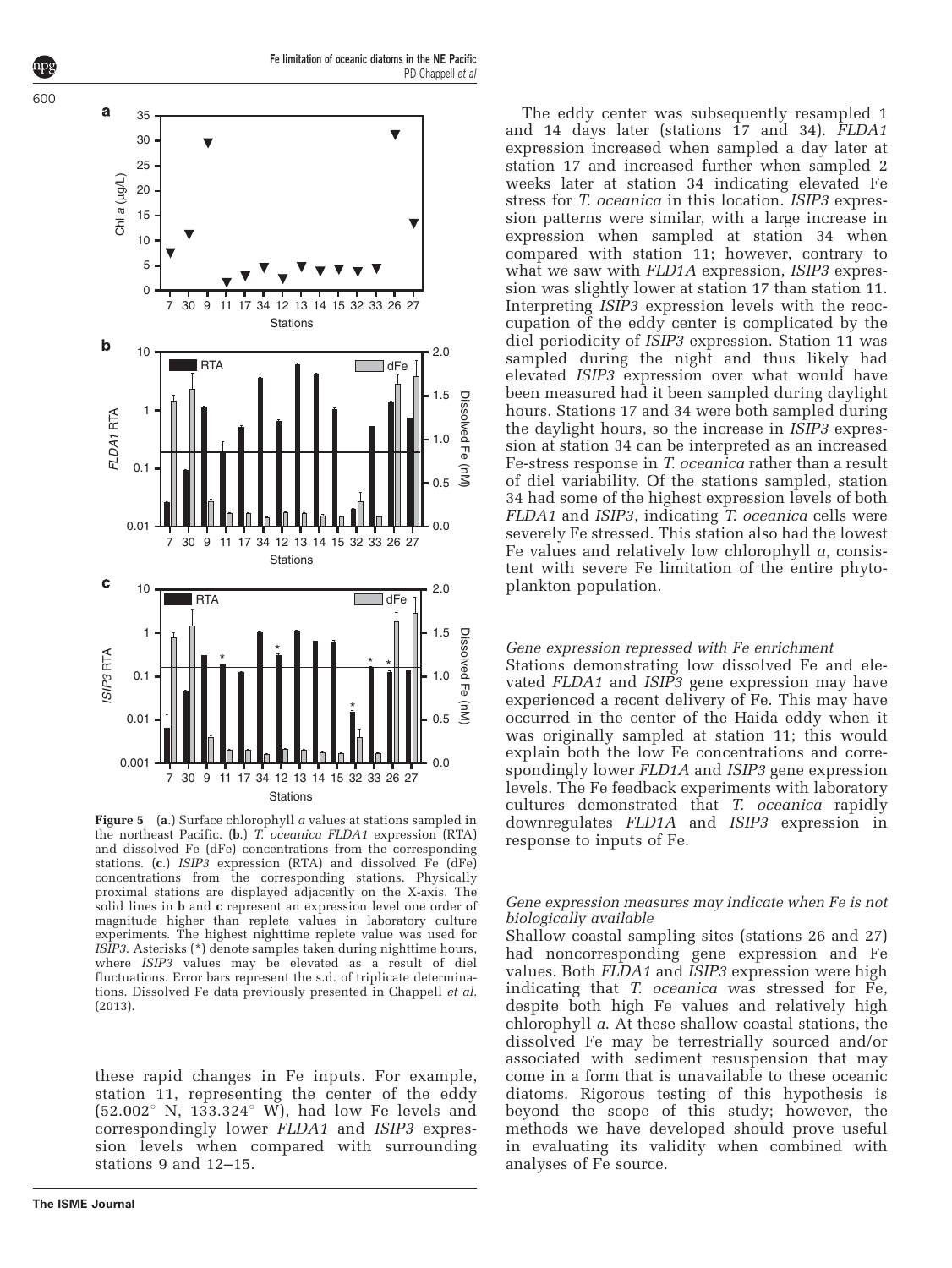# <span id="page-11-0"></span>**Conclusions**

As the number of sequenced diatom genomes and transcriptomes increases, it is becoming increasingly clearer that diatoms differ in their gene composition and transcriptional response to Fe limitation, raising the demand for speciesspecific markers of Fe stress. We used the Fe-limited  $\overline{T}$ . oceanica transcriptome (Lommer et al., 2012) and a Thalassiosira fingerprinting method (Chappell et al., 2013) to develop and test T. oceanica-specific markers of Fe limitation. Few studies have used a similar approach to probe the health of diatoms in situ; many studies have used bulk measurements to characterize the community response to Fe limitation with the pitfalls of not knowing who or how much individuals are contributing to that response. We have shown that FLDA1 and ISIP3 are specific and sensitive to Fe availability in T. oceanica with variations in expression reflecting changes in the severity of Fe stress. This was seen in the northeast Pacific Ocean, where gene expression variability in samples collected from a Haida eddy were likely caused by the influx and rapid drawdown of Fe. T. oceanica is a diatom with demonstrated abilities to tolerate low Fe levels [\(Sunda and](#page-12-0) [Huntsman, 1995](#page-12-0)). An indication of Fe stress in wild populations of this diatom may serve as a proxy for Fe stress and potentially severe Fe stress in other diatoms occupying these waters. Additionally, gene expression measures can reveal when Fe may be biologically unavailable to a phytoplankton community providing a valuable investigative tool for detailed characterization of Fe supply.

# Conflict of Interest

The authors declare no conflicts of interest.

# Acknowledgements

We acknowledge funding from the Chemical and Biological Oceanography Programs at the National Science Foundation with grants OCE 0526800 and OCE 0962208 to Bethany D Jenkins. We thank the captain, crew and chief scientist Mark D Wells of R/V Thomas G Thompson cruise T0206.

# **References**

- Aizawa C, Tanimoto M, Jordan R. (2005). Living diatom assemblages from North Pacific and Bering Sea surface waters during summer 1999. Deep Sea Res Part II 52: 2186–2205.
- Alexander H, Jenkins BD, Rynearson TA, Saito MA, Mercier ML, Dyhrman ST. (2012). Identifying reference genes with stable expression from high throughput sequence data. Front Microbiol 3: 385.
- Allen AE, LaRoche J, Maheswari U, Lommer M, Schauer N, Lopez PJ et al. (2008). Whole-cell response of the

pennate diatom Phaeodactylum tricornutum to iron starvation. Proc Natl Acad Sci USA 105: 10438–10443.

- Boyd PW, Jickells T, Law CS, Blain S, Boyle EA, Buesseler KO et al. (2007). Mesoscale iron enrichment experiments 1993-2005: synthesis and future directions. Science 315: 612–617.
- Chappell PD, Whitney LP, Haddock TL, Menden-Deuer S, Roy EG, Wells ML et al. (2013). Thalassioisra spp. community composition shifts in response to chemical and physical forcing in the northeast Pacific Ocean. Front Microbiol 4: 273.
- Dayhoff MO, Schwartz RM, Orcutt BC. (1978). A model of evolutionary change in protein. Atlas Prot Sequence Struct 5: 345–352.
- Doucette GJ, Erdner DL, Peleato ML, Hartman JJ, Anderson DM. (1996). Quantitative analysis of iron-stress related proteins in Thalassiosira weissflogii: measurement of flavodoxin and ferredoxin using HPLC. Mar Ecol Prog Ser 130: 269–276.
- Drummond AJ, Ashton B, Buxton S, Cheung M, Cooper A, Duran C et al. (2010). Geneious v5.3; <http://www.geneious.com/>.
- Edgar RC. (2004). MUSCLE: multiple sequence alignment with high accuracy and high throughput. Nucleic Acids Res 32: 1792–1797.
- Erdner DL, Anderson DM. (1999). Ferredoxin and flavodoxin as biochemical indicators of iron limitation during open-ocean iron enrichment. Limnol Oceanogr 44: 1609–1615.
- Erdner DL, Price NM, Doucette GJ, Peleato ML, Anderson DM. (1999). Characterization of ferredoxin and flavodoxin as markers of iron limitation in marine phytoplankton. Mar Ecol Prog Ser 184: 43–53.
- Garcia M, Odebrecht C. (2009). Morphology and ecology of Thalassiosira Cleve (Bacillariophyta) species rarely recorded in Brazilian coastal waters. Braz J Biol 69: 1059–1071.
- Guillard RRL, Hargraves PE. (1993). Stichochrysis immobilis is a diatom, not a chyrsophyte. Phycologia 32: 234–236.
- Harris A, Medlin L, Lewis J, Jones K. (1995). Thalassiosira species (Bacillariophyceae) from a Scotish sea-loch. Eur J Phycol 30: 117–131.
- Kaczmarska I, Beaton M, Benoit A, Medlin L. (2005). Molecular phylogeny of selected members of the order Thalassiosirales (Bacillariophyta) and evolution of the fultoportula. J Phycol 42: 121–138.
- Keeling PJ, Burki F, Wilcox HM, Allam B, Allen EE, Amaral-Zettler LA et al. (2014). The Marine Microbial Eukaryote Transcriptome Sequencing Project (MMETSP): illuminating the functional diversity of eukaryotic life in the oceans through transcriptome sequencing. PLoS Biol 12: e1001889.
- Kustka AB, Allen AE, Morel FMM. (2007). Sequence analysis and transcriptional regulation of iron acquisition genes in two marine diatoms. J Phycol 43: 715–729.
- LaRoche J, Murray H, Orellana M, Newton J. (1995). Flavodoxin expression as an indicator of iron limitation in marine diatoms. J Phycol 31: 520–530.
- LaRoche J, Boyd PW, McKay RML, Geider RJ. (1996). Flavodoxin as an in situ marker for iron stress in phytoplankton. Nature 382: 802–805.
- Lommer M, Specht M, Roy AS, Kraemer L, Andreson R, Gutowska MA et al. (2012). Genome and low-iron response of an oceanic diatom adapted to chronic iron limitation. Genome Biol 13: R66.